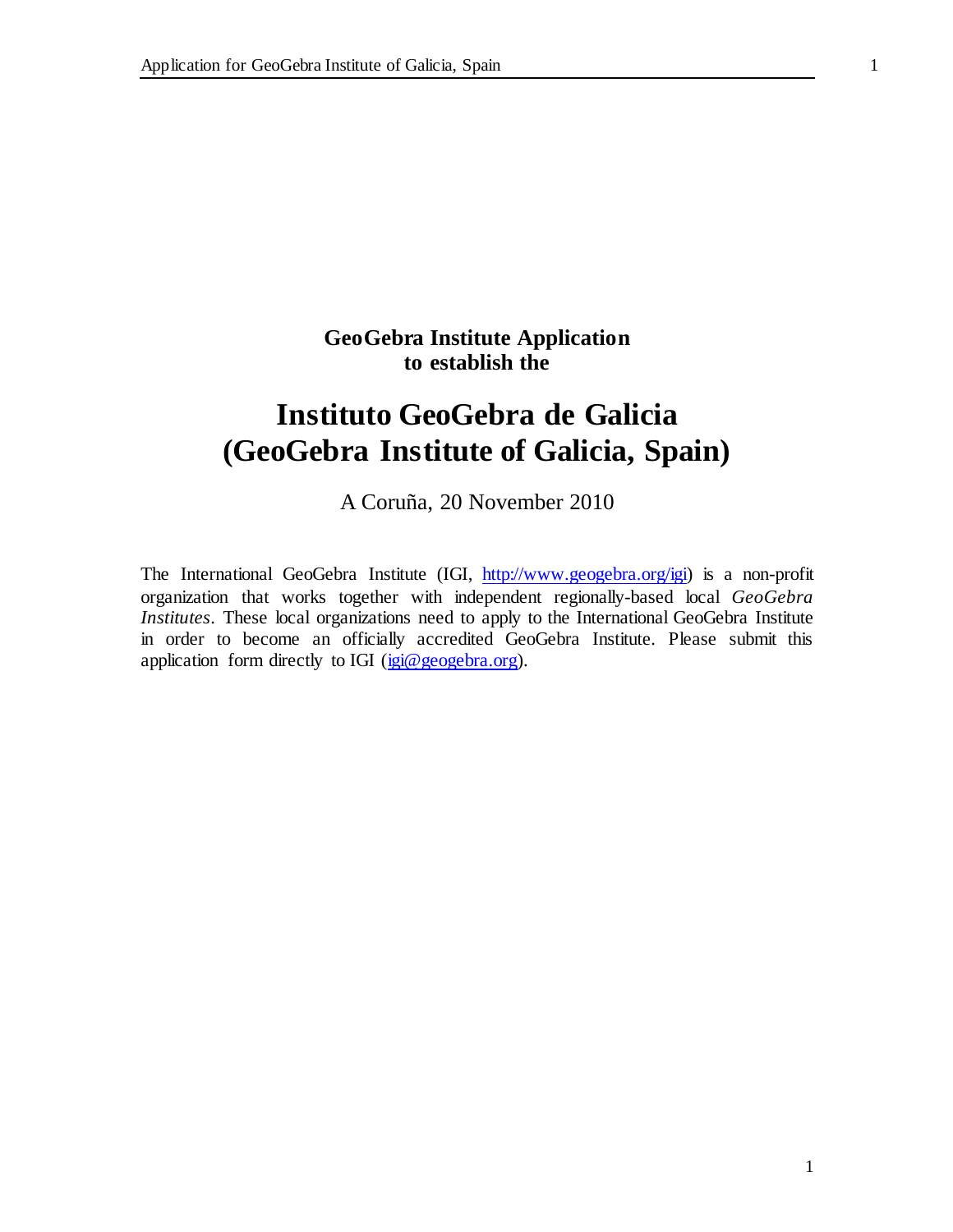## **1 Acceptance of IGI Vision, Goals and Procedures**

The applying GeoGebra Institute declares with this application that it accepts and shares the vision, goals, non-commercial nature, licensing and following procedures with the International GeoGebra Institute and its other GeoGebra Institutes.

## **1.1 Vision of the International GeoGebra Institute**

The International GeoGebra Institute (IGI) provides free dynamic mathematics software and shares expertise in training, support and the development of materials for all students and teachers to improve mathematics, science and technology education world-wide. It nurtures and promotes collaboration between practitioners and researchers, seeking to establish self-sustaining user communities.

## **1.2 Mission of IGI and GeoGebra Institutes**

The International GeoGebra Institute and its local GeoGebra Institutes share the following three goals:

- 1. **Training and Support**: To coordinate and provide professional development opportunities and support for both pre-service and in-service teachers.
- 2. **Development and Sharing**: To develop and share workshop resources and classroom materials, and to continually improve and extend the dynamic mathematics software GeoGebra.
- 3. **Research and Collaboration**: To conduct and support GeoGebra-related research which focuses on the teaching and learning of mathematics in order to inform and improve training and development activities, and to promote collaboration between IGI and local GeoGebra Institutes and between international colleagues.

## **1.3 Non-Commercial Nature**

The applying GeoGebra Institute declares that it is (part of) a non-profit organization (e.g., university, teacher education college) with only non-commercial interests. Normally, services offered by a GeoGebra institute should be free of charge for teachers and students. If there are revenues created in connection with GeoGebra (e.g., books, online materials, workshops), it is expected that this money will be used to support and sustain the goals and activities of IGI or GeoGebra Institutes.

### **1.4 Licensing**

The applying GeoGebra Institute declares that it will share all developed materials under a Creative Commons Attribution, Non-commercial, Share Alike license (see [http://creativecommons.org/licenses/by-nc-sa/3.0/\)](http://creativecommons.org/licenses/by-nc-sa/3.0/) or a similar license and that it will respect the license of the GeoGebra software itself (see [http://www.geogebra.org/download/license.txt\).](http://www.geogebra.org/download/license.txt) The spirit of IGI and its GeoGebra Institutes is to share materials and be open for collaboration with everyone.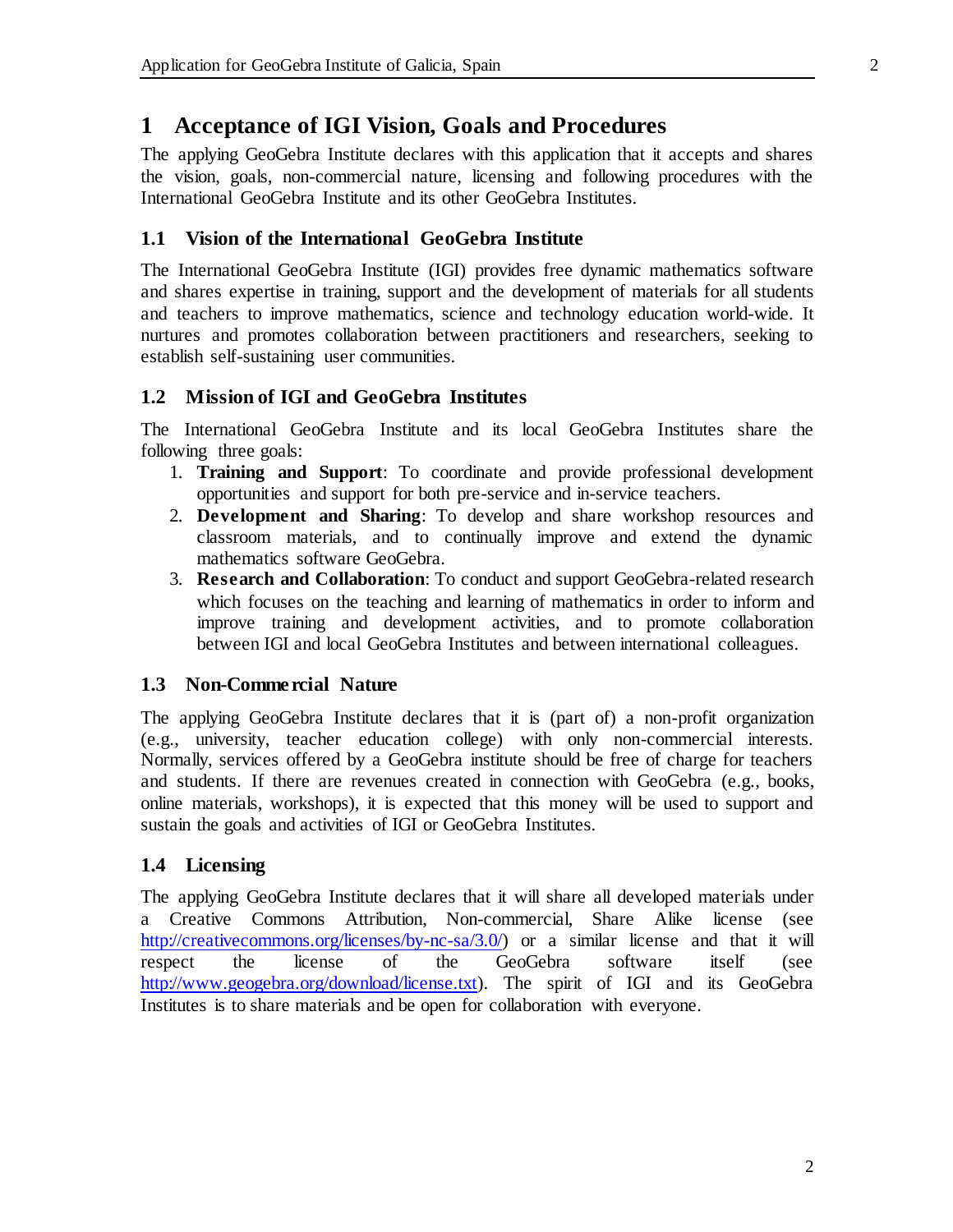### **1.5 Annual Activity Report**

The applying GeoGebra Institute states that it will submit an annual report regarding its activities to the IGI [\(igi@geogebra.org\).](mailto:igi@geogebra.org) The common and stated IGI goals can be used to structure this annual report.

The International GeoGebra Institute has the right to withdraw the accreditation of a GeoGebra Institute if it is in violation of any of the aforementioned common IGI goals.

## **2 Structure and Activities of applying GeoGebra Institute**

## **2.1 Structure of GeoGebra Institute.**

**2.1.1. Names:** The official name of the GeoGebra Institute of Galicia is *Instituto GeoGebra de Galicia (IGG).*

**2.1.2. Affiliation:** The *Instituto GeoGebra de Galicia* is part of the Asociación Galega de Profesorado de Educación Matemática (AGAPEMA, [http://www.agapema.com\)](http://www.agapema.com/), association founded in 2000 and among its aims we can highlight the performance of mathematics teachers, developing innovations related to the teaching of mathematics and their implementation in the classroom and promoting and supporting the introduction of resources and materials into the classroom and the use of new technology for teaching and learning mathematics.

**2.1.3. Address:** The official address of the *Instituto GeoGebra de Galicia* is: IGG-AGAPEMA Departamento de Pedagoxía e Didáctica Facultade de Ciencias da Educación

Campus de Elviña, s/n 15071 – A Coruña, Spain

**2.1.4. Mission:** The *Instituto GeoGebra de Galicia* shares the above stated general and common visión, goals, non-commercial nature, licensing and procedures established for all GeoGebra Institutes.

**2.1.5. Governance:** The *Instituto GeoGebra de Galicia* is governed by

- A Chairperson, appointed by the Board of Management of AGAPEMA at the request of members of the IGG
- An Advisory Board, composed by the Chairperson of IGG, the Chair of AGAPEMA, and the persons proposed below (see 2.2.2 and 2.2.3). The Advisory Board should include, in any case, all GeoGebra Trainers involved with this Institute.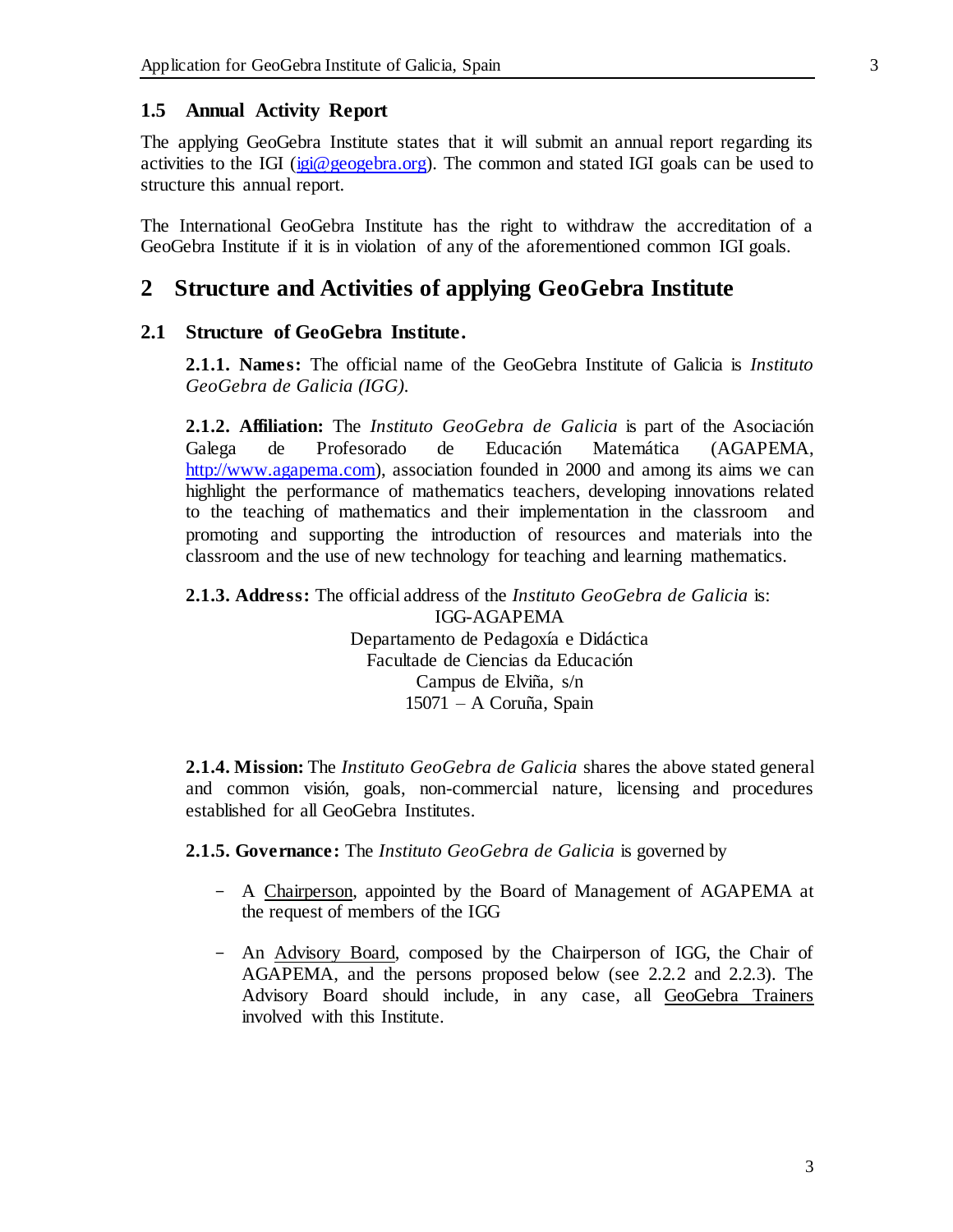**2.1.6. Structure:** The *Instituto GeoGebra de Galicia* will develop its activities (see 2.3) with the help of a number of Associates, tipically teachers or researchers who declare to be interested in cooperating with the Institute, apply to become Associate and are approved by the Advisory Board.

The administrative issues will be managed by AGAPEMA, according to the rules of this association.

#### **2.2 People of GeoGebra Institute**

**2.2.1** The proposed Chairperson for the *Instituto GeoGebra de Galicia* is prof. Enrique de la Torre Fernández[, torref@udc.es](mailto:torref@udc.es), who holds a chair of Mathematics Education in University of A Coruña.

**2.2.2** The current Chair of AGAPEMA is prof. Manuel Díaz Regueiro, [presidente@agapema.org,](mailto:presidente@agapema.org) Secondary Education teacher of Mathematics at the IES Xoan Montes, Lugo.

**2.2.3** Prof. Ignacio Larrosa Cañestr[o, ilarrosa@mundo-r.com](mailto:ilarrosa@mundo-r.com), Secondary Education teacher of Mathematics at the IES Rafael Dieste, A Coruña, Spain, is the currently recognized GeoGebra Institute Trainer, attached to this IGG.

**2.2.4** The Advisory Board includes, as well, the following proposed persons:

- Prof. Fernando Zacarías Maceiras, [fzacarias@edu.xunta.es](mailto:fzacarias@edu.xunta.es), Secondary Education teacher of Mathematics at the IES As Mariñas, Betanzos, Spain.
- Prof. Débora Pereiro Carbajo, [correodebora@yahoo.es](mailto:correodebora@yahoo.es), Secondary Education teacher of Mathematics at the CGTD. Extensión do IES Sánchez Cantón. Pontevedra, Spain.
- Prof. Esperanza Gesteira Losada, [espegesteira@edu.xunta.es,](mailto:espegesteira@edu.xunta.es) Secondary Education teacher of Mathematics at the CGTD. Extensión do IES Sánchez Cantón. Pontevedra, Spain.
- Prof. Aia Rodríguez Somoza, [aiarodriguez@gmail.com,](mailto:aiarodriguez@gmail.com) Secondary Education teacher of Mathematics at the CPI de Mondaríz, Spain.
- Prof. Mª Jesús Casado Barrio, [mcasado@edu.xunta.es](mailto:mcasado@edu.xunta.es), Secondary Education teacher of Mathematics at the I.E.S. Fco Daviña Rey, Monforte de Lemos, Spain.
- Prof. Francisco Botana Ferreiro[, fbotana@uvigo.es,](mailto:fbotana@uvigo.es) Associate Professor of Mathematics, University of Vigo, Spain.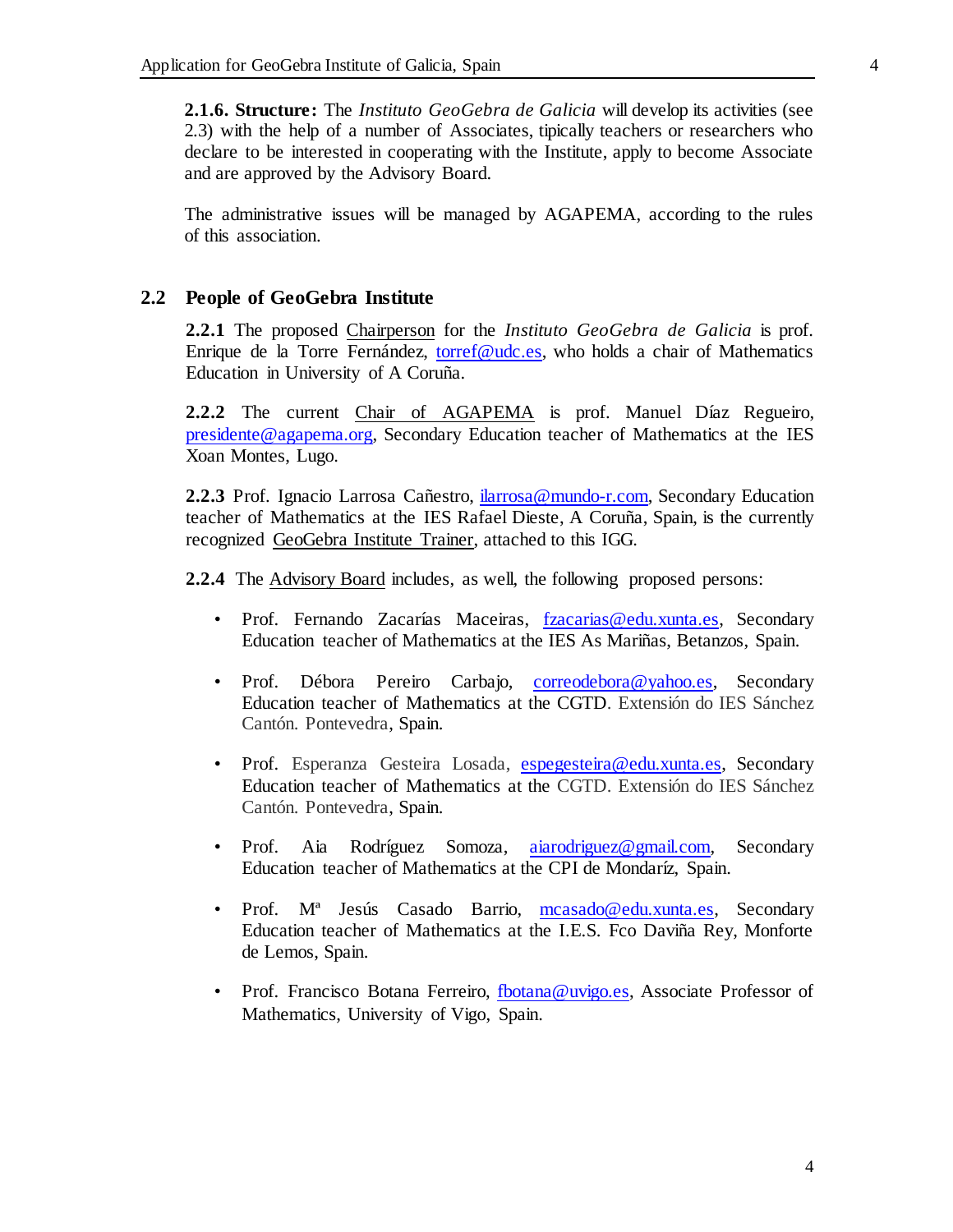- Prof. José Luis Valcárce Gómez, *jvalcarce@edu.xunta.es*, Secondary Education teacher of Mathematics at the IES Pontepedriña, Santiago de Compostela, Spain.
- Prof. José Manuel Arranz San José, *jarran2@roble.pntic.mec.es*, Secondary Education teacher of Mathematics at the IES Europa, Ponferrada, Spain.
- M<sup>a</sup> Cristina Naya Riveiro, [mnaya@udc.es,](mailto:mnaya@udc.es) teacher of Mathematics Education at the University of A Coruña, Spain.
- Pilar García Agra, [pilag@edu.xunta.es,](mailto:pilag@edu.xunta.es) Secondary Education teacher of Mathematics at the IES N° 1 de Ordes, A Coruña, Spain.
- Mª Dolores Rodríguez Soalleiro, [mrodri7@olmo.pntic.mec.es,](mailto:mrodri7@olmo.pntic.mec.es) Technical Advisory Teacher at the Instituto de Tecnologías Educativas, Ministry of Education, Madrid, Spain.

## **2.3 Activities and Goals of GeoGebra Institute**

The *Instituto GeoGebra de Galicia* main goals are:

- The dissemination of GeoGebra,
- The organization of courses to teach the use of GeoGebra at the classroom and to train new users and future trainers,
- The organization of meetings and seminars for presenting, sharing and discussing the use of GeoGebra,
- The development, evaluation and improvement of GeoGebra materials and its use in the classroom,
- The design and implementation of research and/or development projects concerning GeoGebra,
- The support of GeoGebra users,
- The certification of levels of achieved GeoGebra competency.

These goals will be distributed, as internally conceived work-packages, according to the following division of tasks:

- A. **Development and Support**, focused on developing, adapting and sharing GeoGebra resources and classroom materials, and on providing users' support.
- B. **Research and Evaluation**, focused on conducting and supporting GeoGebrarelated research on the teaching and learning of mathematics.
- C. **Training and Certification**, focused on organizing and providing GeoGebra training courses as well as on establishing procedures for issuing certifications regarding attainment of different levels of GeoGebra competence.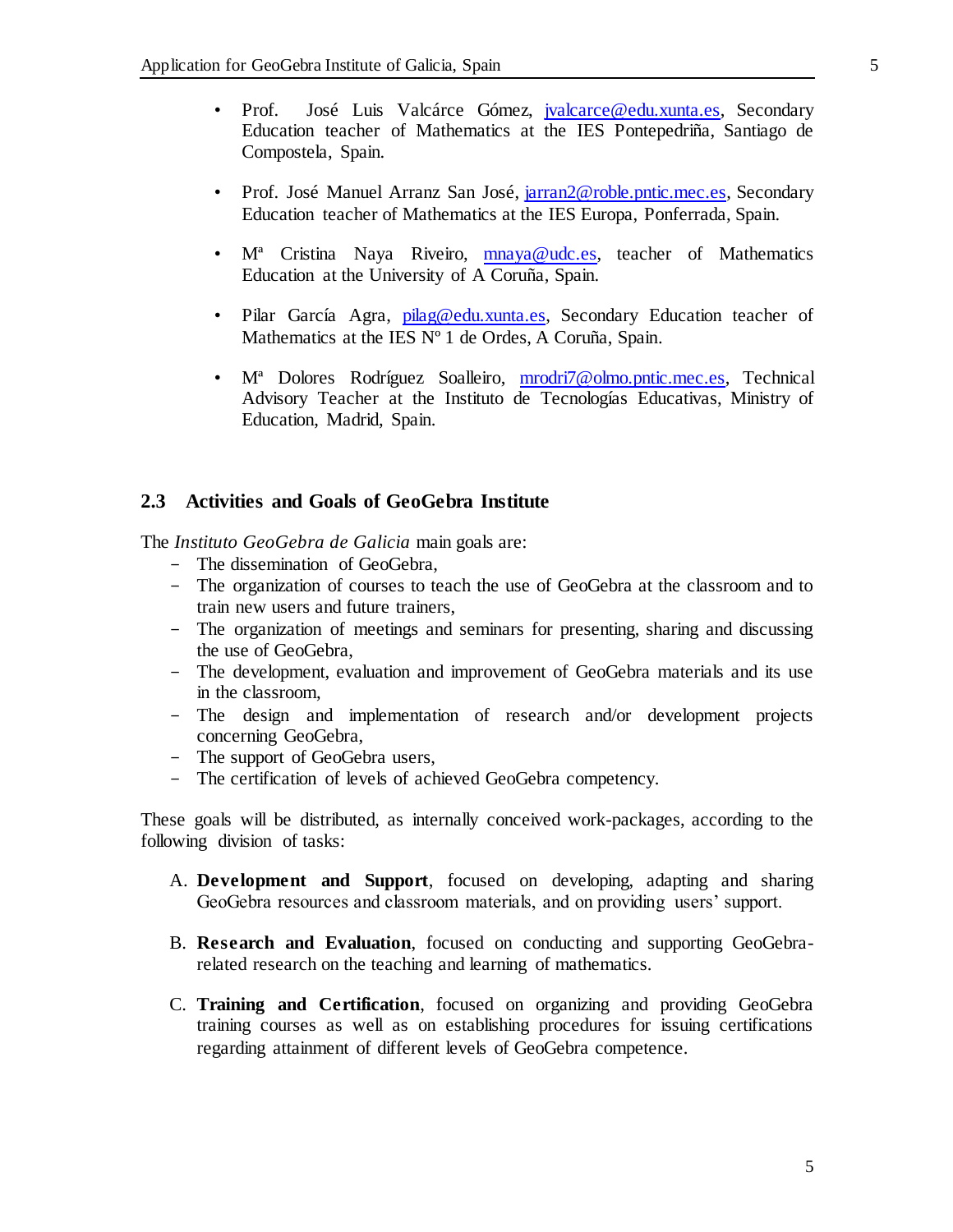Yearly, the Advisory Board will approve an agenda of activities for the Institute, related to each of the above fields and will make explicit the corresponding budget. For each proposed activity or program to be developed by the Institute, the Advisory Board will propose a number of persons (usually, from the and the Associates) to be in charge of its execution.

Moreover, it will be the task of the Advisory Board to promote collaboration between the *Instituto GeoGebra de Galicia* and other local GeoGebra Institutes and between international colleagues, as well as to take care of the search for financial support and recognition from other institutions.

## **2.4 Certification**

The *Instituto GeoGebra de Galicia* intends to certify local GeoGebra users and trainers, at the levels of Users, Experts and Trainers.

It will issue such certificates following the procedure established by the IGI, ie. at the proposal of a GeoGebra Institute Trainer associated to the *Instituto GeoGebra de Galicia*, using the official template, signed by the Chair of the *Instituto GeoGebra de Galicia* and presented for its final conformity to the president of IGI. The *Instituto GeoGebra de Galicia* will keep copies of all these certificates and will made them available to the centralized IGI.

Moreover, for the GeoGebra Institute Trainer associated to the *Instituto GeoGebra de Galicia* to propose the certification of achievement by a concrete person of a certain GeoGebra competency level, it will be required a trustworthy confirmation by different means (such as the evaluation of submitted material and curriculum or via the continuous evaluation of the work of this person at a recognized course) of such achievement.

A concrete protocol for certification will be proposed to the centralized IGI for its approval.

# **3 Signatures**

The chair person of the applying GeoGebra Institute and the chair of the AGAPEMA, as representative of its hosting institution, declare with their signatures that all information in this application is correct to their best knowledge and that they support the establishment of a GeoGebra Institute at their institution as described in this application.

## **Chairperson of your GeoGebra Institute**

Enrique de la Torre Fernández Professor of Mathematics Education, Departamento de Pedagoxía e Didáctica.